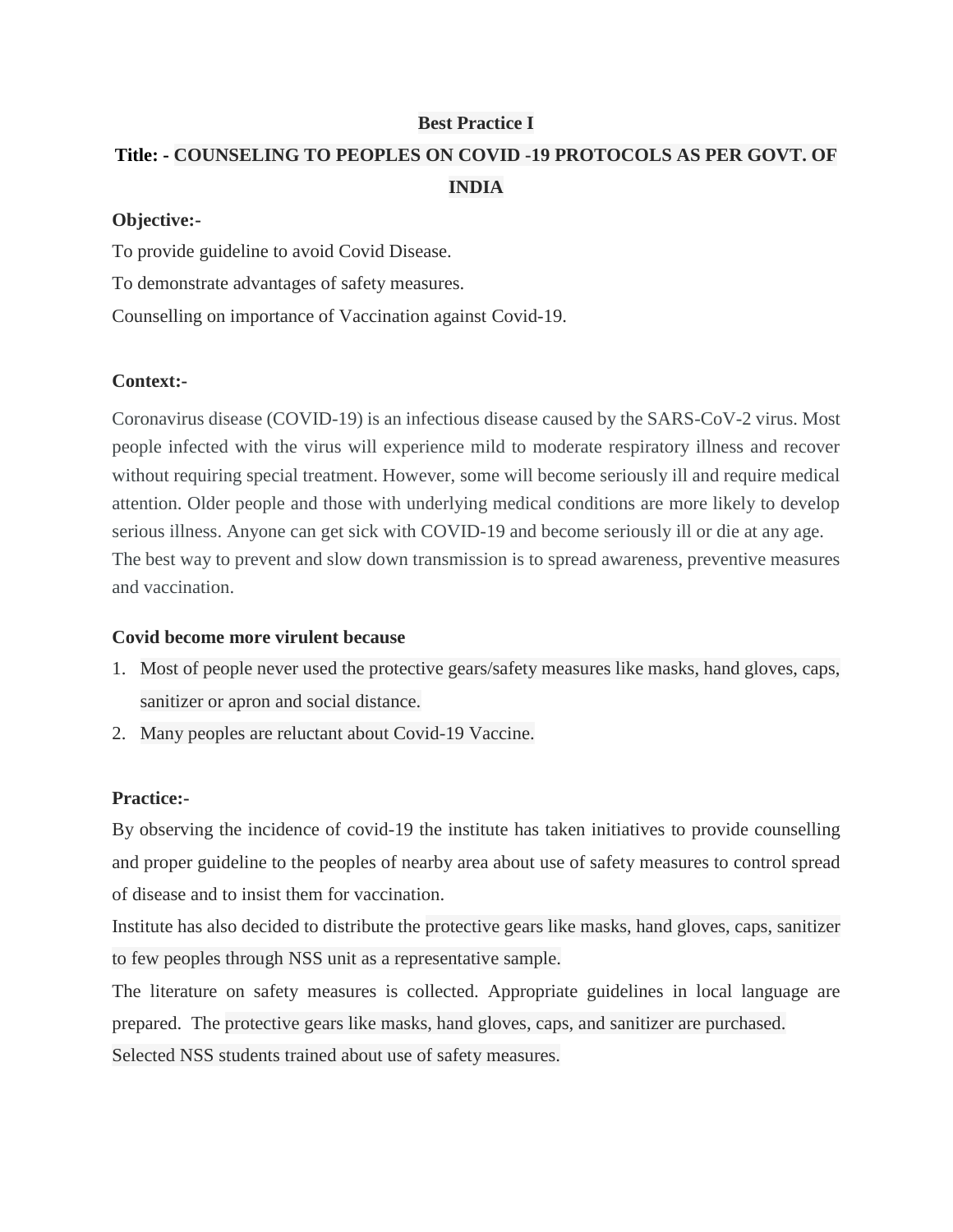Initially people were counselled about importance of various safety measures then advocated for consistent adherence to safety protocols like sanitization of hand, to wear mask, to maintain social distance and hygiene and avoiding of crowd in social programs etc.

Also people were educated for safe disposal of masks after use, and diet to be followed when infected.

Peoples were also educated about importance of testing, immediate isolation after getting symptoms and to consult physician.

Student were demonstrated about online registration and appointment on CoWin app and were insisted to vaccinate themselves. In addition masks, hand gloves, caps, and sanitizer are also distributed in few people as free sample representative.

**Evidence of success: -** On the basis of feedback collected from different peoples on different times it was found that our efforts successfully motivated people to make appointments for vaccinations and to consistently follow measures such as social distancing and mask wearing resulted decline in number of patients.

**Problem:** - Initially it was difficult to motivate people to respond. People were reluctant to vaccinate. It was difficult to convince people for vaccination.